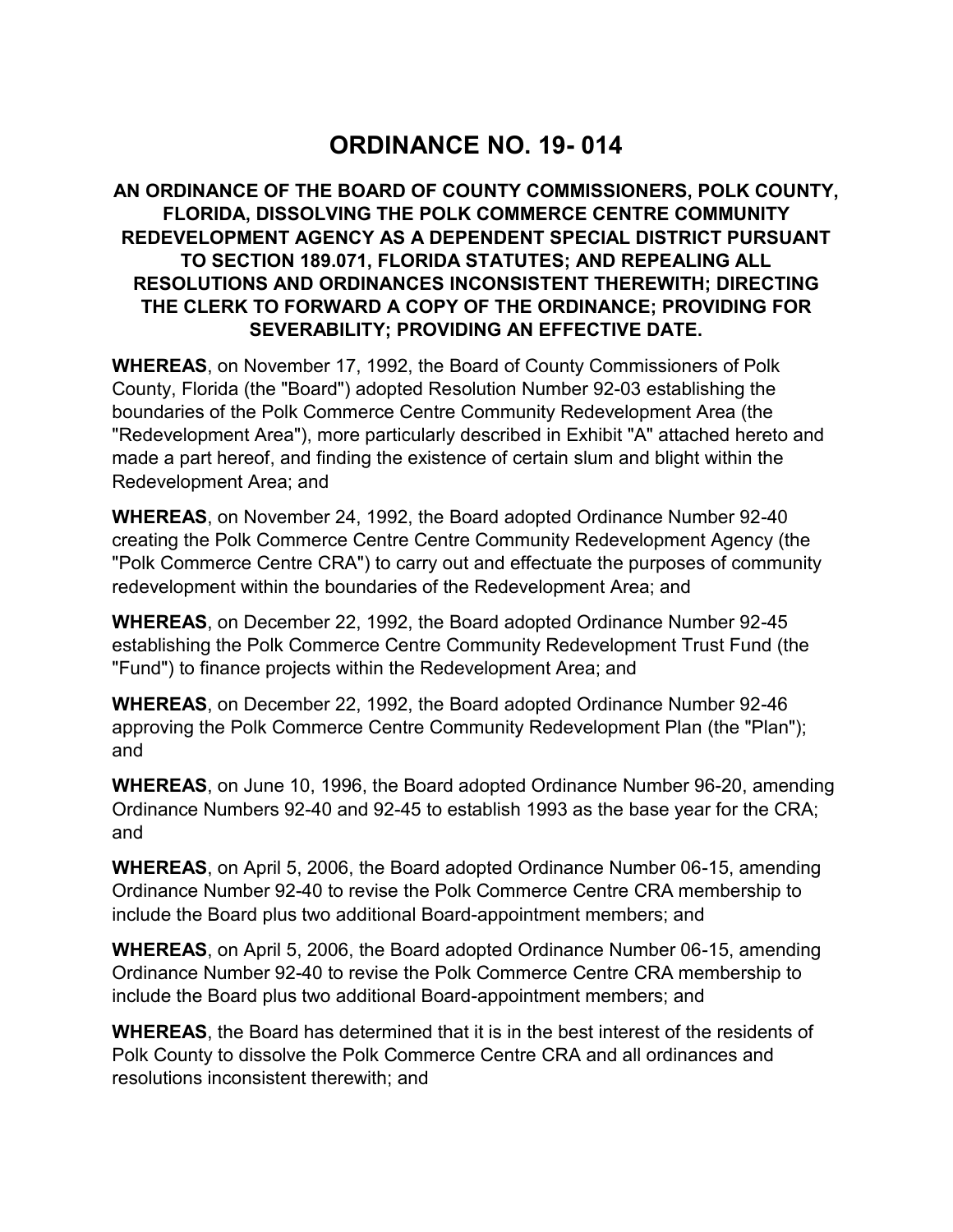**WHEREAS**, the Polk Commerce Centre CRA meets the criteria for a dependent special district as defined in Subsection 189.012(2), Florida Statutes; and

 **WHEREAS**, Subsection 189.071(1), Florida Statutes, provides that the dissolution of a dependent special district may be effectuated by an ordinance of the local general- purpose governmental entity wherein the geographical area of the district or districts is located; and

 **WHEREAS**, the Board desires to dissolve the Polk Commerce Centre CRA as a dependent special district in accordance with Section 189.071, Florida Statutes.

### **NOW, THEREFORE, BE IT ORDAINED BY THE BOARD OF COUNTY COMMISSIONERS OF POLK COUNTY, FLORIDA, THAT:**

# **SECTION 1. REPEAL OF RESOLUTION FINDING SLUM AND BLIGHT, ESTABLISHMENT OF THE REDEVELOPMENT AREA, AND ALL FINDINGS RELATIVE THERETO**

 Resolution Number 92-03, which declared the existence of slum and blight in the Redevelopment Area, designated the Redevelopment Area as appropriate for redevelopment, and found that rehabilitation, conservation or redevelopment, or combination thereof, of the Redevelopment Area was in the interest of the public welfare is repealed.

# **SECTION 2. DISSOLUTION OF THE POLK COMMERCE CENTRE CRA**

 Ordinance Number 92-40, creating the Polk Commerce Centre CRA, Ordinance Number 06-15, amending the composition of the Polk Commerce Centre CRA, and all resolutions appointing CRA members are hereby repealed.

# **SECTION 3. TERMINATION OF THE TRUST FUND**

 Ordinance Number 92-45, which established and created the Fund, and Ordinance Number 92-40, which established the base year, are hereby repealed and the Fund is hereby terminated.

### **SECTION 4. TERMINATION OF THE CRA PLAN**

 Ordinance Number 92-46, which approved and adopted the Plan, is hereby repealed and the Plan is terminated.

# **SECTION 5. DISSOLUTION OF THE SPECIAL DISTRICT; THE CLERK TO FORWARD A COPY TO THE DEPARTMENT OF ECONOMIC OPPORTUNITY**

A. The Polk Commerce Centre CRA is hereby dissolved as a dependent special district pursuant to Section 189.071, Florida Statutes.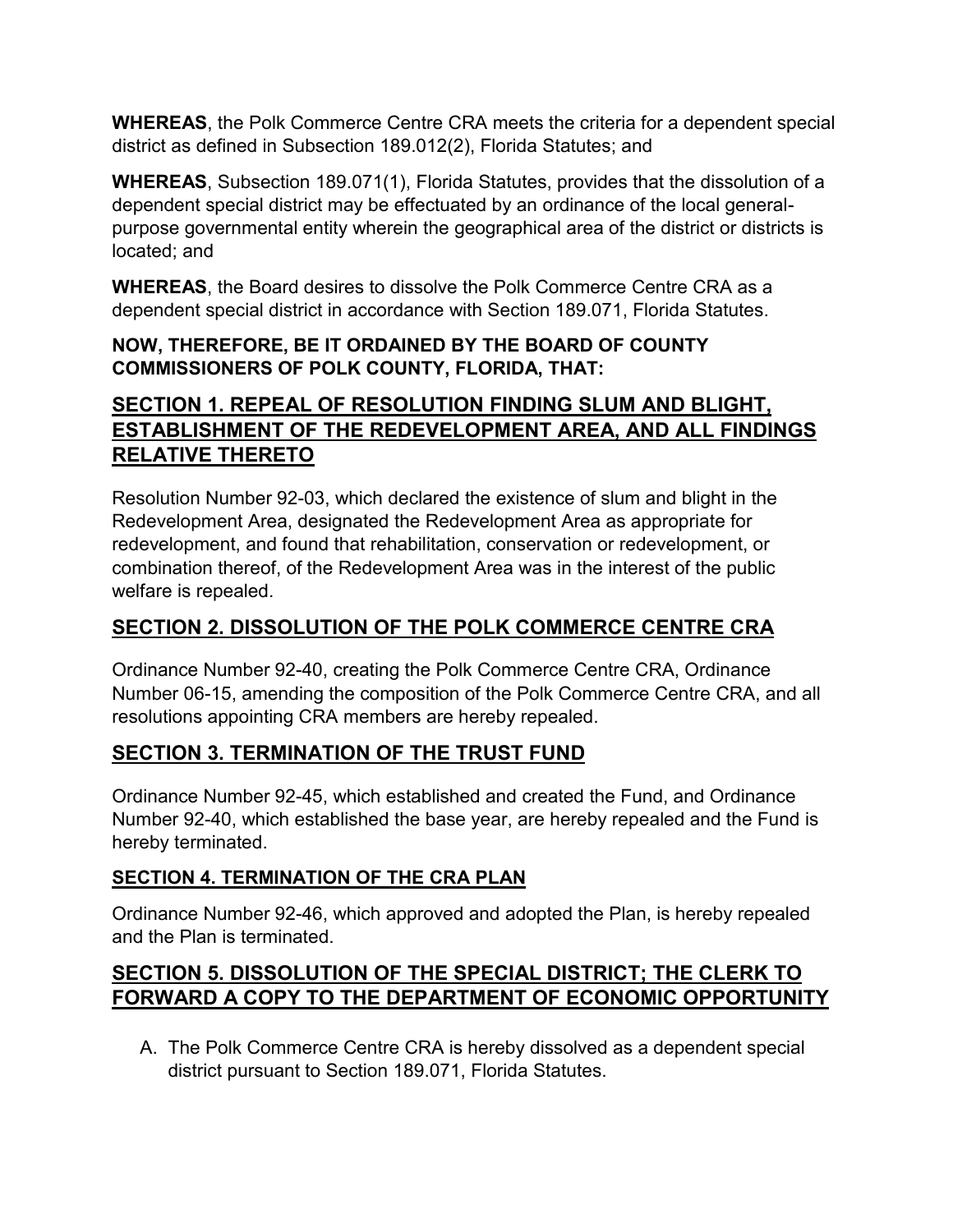B. The clerk is hereby directed to forward a copy of this ordinance to the Special District Accountability Program in the State of Florida Department of Economic Opportunity within thirty (30) days after the effective date.

### **SECTION 6. SEVERABILITY**

 If any provision or application of this ordinance is for any reason held invalid, such invalidity shall not affect the remaining provisions or applications of this ordinance, which provision, or application and, to this end, the provisions of this ordinance are declared severable.

### **SECTION 7. EFFECTIVE DATE**

 This ordinance shall take effect upon filing a certified copy with the Florida Department of State.

 APPROVED AND ENACTED by the Board of County Commissioners of Polk County, Florida, this <u>19<sup>th</sup></u> day of <u>March,</u> 2019.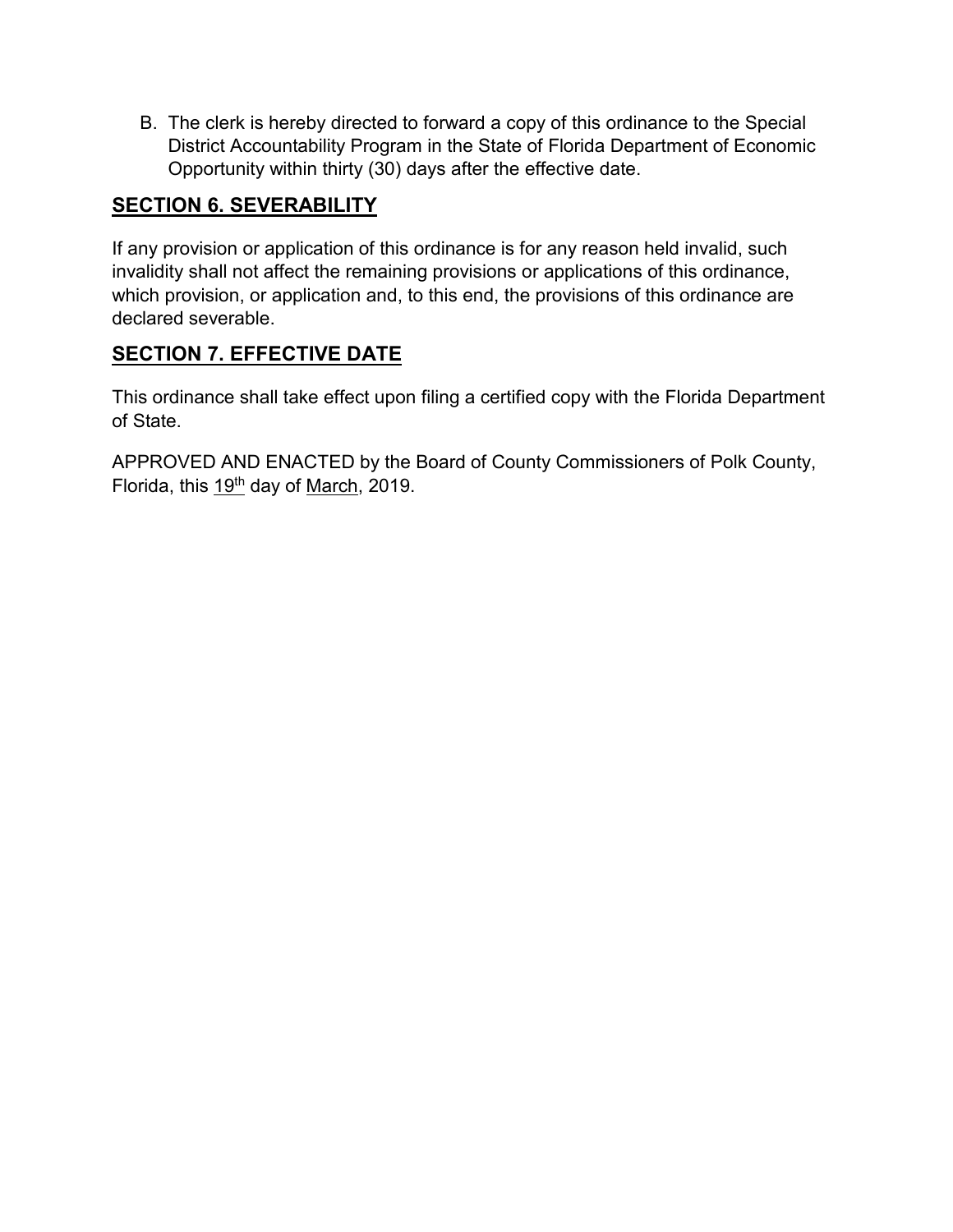# **EXHIBIT "A" LEGAL DESCRIPTION**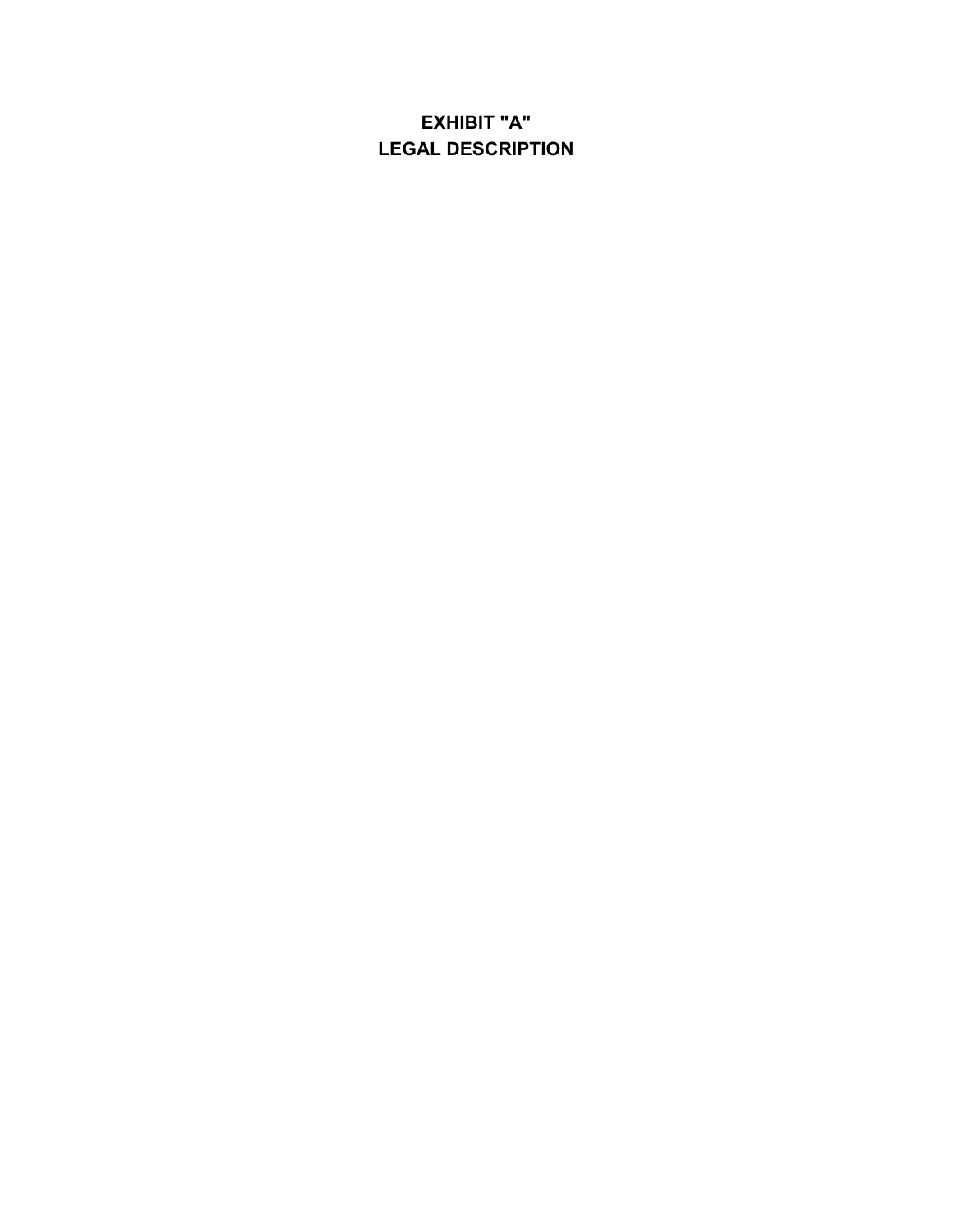### **EXHIBIT A**

### **LEGAL DESCRIPTION FOR THE POLK COMMERCE CENTRE CRA**

 **A TRACT OF LAND LYING IN POLK COUNTY, FLORIDA BEING DESCRIBED AS FOLLOWS:** 

 **THAT PART OF SECTION 10, TOWNSHIP 27 SOUTH RANGE 25 EAST LYING SOUTH OF THE SOUTHERNLY RIGHT-OF-WAY LINE OF STATE ROAD NO. 400 - INTERSTATE HIGHWAY NO. 4, WESTERLY OF THE WESTERLY RIGHT-OF-WAY LINE OF STATE ROAD NO. 559A, AND NORTHERLY OF THE NORTHERLY RIGHT-OF-WAY LINE AND EAST OF THE EASTERLY RIGHT-OF-WAY LINE OF STATE ROAD 559 (OLD POLK CITY - AUBURNDALE ROAD);** 

#### **TOGETHER WITH;**

 **THAT PART OF SECTION 9, TOWNSHIP 27 SOUTH, RANGE 25 EAST LYING NORTH OF THE NORTHERLY RIGIHT-OF-WAY LINE OF STATE ROAD 559 (OLD POLK CITY - AUBURNDALE ROAD) AND SOUTH OF THE SOUTHERLY RIGHT- OF-WAY LINE OF STATE ROAD NO. 400-INTERSTATE HIGHWAY NO. 4;** 

**TOGETHER WITH;** 

 **THAT PART OF SECTION 8, TOWNSHIP 27 SOUTH, RANGE 25 EAST LYING SOUTH OF THE SOUTHERLY RIGHT-OF-WAY LINE OF STATE ROAD NO. 400 - INTERSTATE HIGHWAY NO. 4, NORTH OF THE NORTHERLY RIGHT OF-WAY LINE OF STATE ROAD NO. 559 (OLD POLK CITY - AUBURNDALE ROAD) AND WEST OF THE WESTERLY RIGHT-OF-WAY LINE OF THE ABANDONED SEABOARD COASTLINE RAILROAD RIGHT-OF-WAY;** 

#### **TOGETHER WITH;**

 **THAT PART OF SECTIONS 17.AND 20, TOWNSHIP 27 SOUTH, RANGE 25 EAST LYING WEST OF THE WESTERLY RIGHT-OF-WAY LINE OF THE ABANDONED SEABOARD COASTLINE RAILROAD RIGHT-OF-WAY;** 

#### **TOGETHER WITH;**

 **THAT PART OF SECTION 29, TOWNSHIP 27 SOUTH, RANGE 25 EAST LYING WEST OF THE WESTERLY RIGHT-OF-WAY LINE OF THE ABANDONED SEABOARD COASTLINE RAILROAD RIGHT-OF-WAY, LESS THE WEST HALF OF THE SOUTHWEST QUARTER AND LESS THE WEST HALF OF THE SOUTHWEST QUARTER OF THE NORTHWEST QUARTER OF SAID SECTION 29;**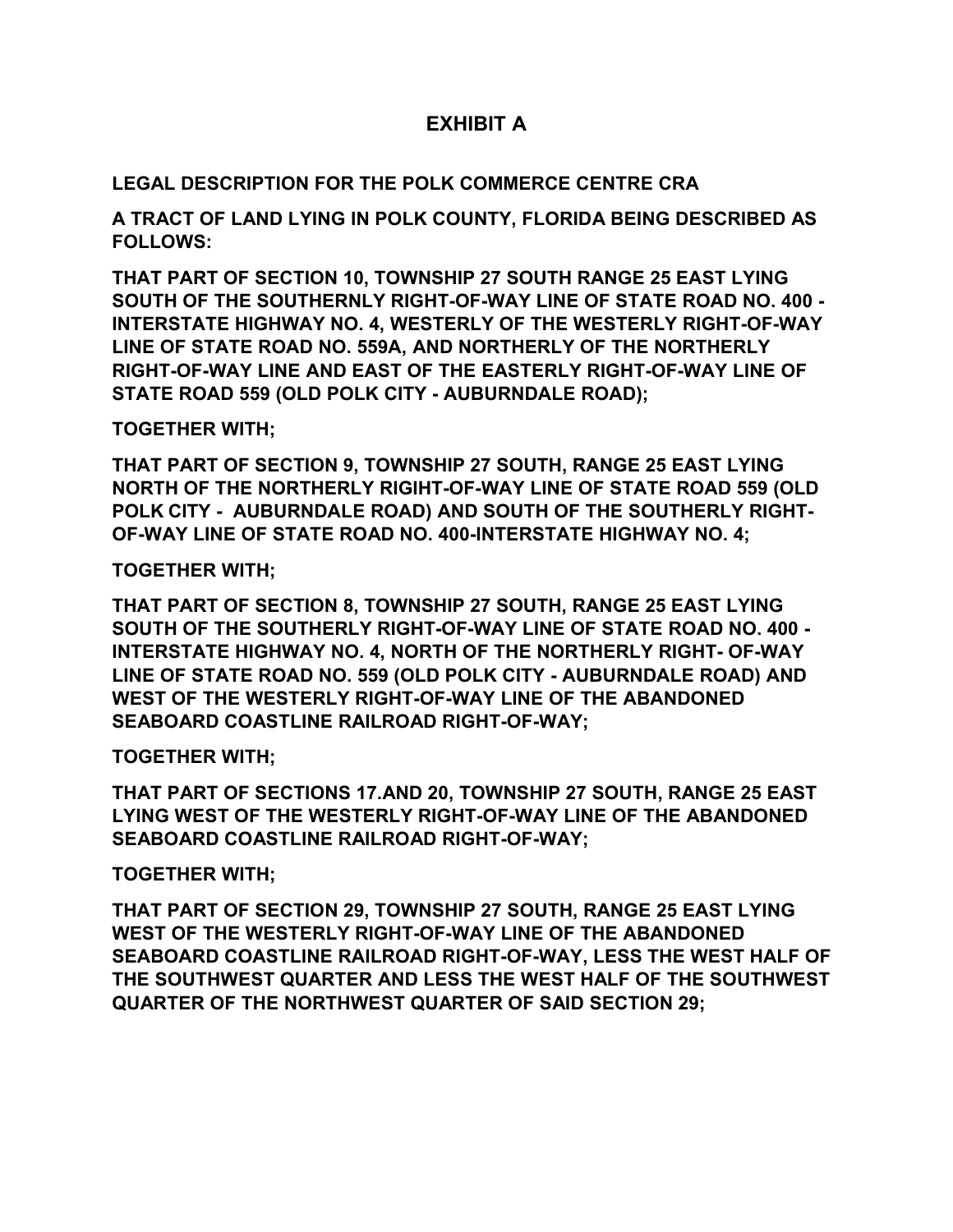#### **TOGETHER WITH;**

 **THAT PART SECTION 32, TOWNSHIP 27 SOUTH, RANGE 25 EAST LYING WEST OF THE WESTERLY RIGHT-OF-WAY LINE OF THE ABANDONED SEABOARD COASTLINE RAILROAD RIGHT-OF-WAY, LESS THE NORTHWEST QUARTER AND THE EAST HALF OF THE SOUTHWEST QUARTER AND THAT PART OF THE WEST HALF OF THE SOUTHWEST QUARTER LYING NORTH OF THE SOUTH 1580.00 FEET OF THE WEST HALF OF THE SOUTHWEST QUARTER OF SAID SECTION 32;** 

### **TOGETHER WITH;**

 **THAT PART SECTION 33, TOWNSHIP 27 SOUTH, RANGE 25 EAST LYING WEST OF THE WESTERLY RIGHT-OF-WAY LINE OF THE ABANDONED SEABOARD COASTLINE RAILROAD RIGHT-OF-WAY;** 

### **TOGETHER WITH;**

 **SECTION 5, TOWNSHIP 28 SOUTH, RANGE 25 EAST, LESS THAT PORTION LYING WTIHIN THE TENORAC STATE PRESERVE AND ALSO LESS POLK COUNTY TAX PARCEL NO. 042010, BEING DESCRIBED AS FOLLOWS:** 

 **THE SOTHEAST QUARTER OF THE SOUTHWEST QUARTER; AND THE EAST HALF OF THE NORTHEAST QUARTER OF THE SOUTHWEST QUARTER OF THE SOUTHWEST QUARTER; AND THE EAST 160 FEET OF THE EAST HALF OF THE NORTHWEST QUARTER OF THE SOUTHWEST QUARTER, LESS THE SOUTH 570.6 FEET THEREOF; AND THE SOUTH 570.6 FEET OF THE EAST HALF OF THE NORTHWEST QUARTER OF THE SOUTHWEST QUARTER, LESS THE SOUTH 525.6 FEET OF THE EAST 100 FEET THEREOF OF AFORESAID SECTION 5.** 

**TOGETHER WITH;** 

 **THAT PART OF SECTION 6, TOWNSHIP 28 SOUTH, RANGE 25 EAST LYING WITHIN THE FOLLOWING POLK COUNTY TAX PARCELS:** 

 **PARCEL NO. 011010: THE EAST 454 FEET OF THE NORTH 495 FEET OF THE NORTHEAST QUARTER OF THE NORTHEAST QUARTER;** 

 **PARCEL 011020: THE SOUTH 495 FEET MORE OR LESS OF THE NORTH 990 FEET OF THE NORTHEAST QUARTER OF THE NORTHEAST QUARTER, LESS THE EAST 88 FEET;** 

 **PARCEL 011030: THE SOUTH QUARTER OF THE NORTHEAST QUARTER OF THE NORTHEAST QUARTER;** 

 **PARCEL 011050: THE EAST 88 FEET OF THE SOUTH HALF OF THE NORTH THREE-QUARTERS OF THE NORTHEAST QUARTER OF THE NORTHEAST QUARTER;**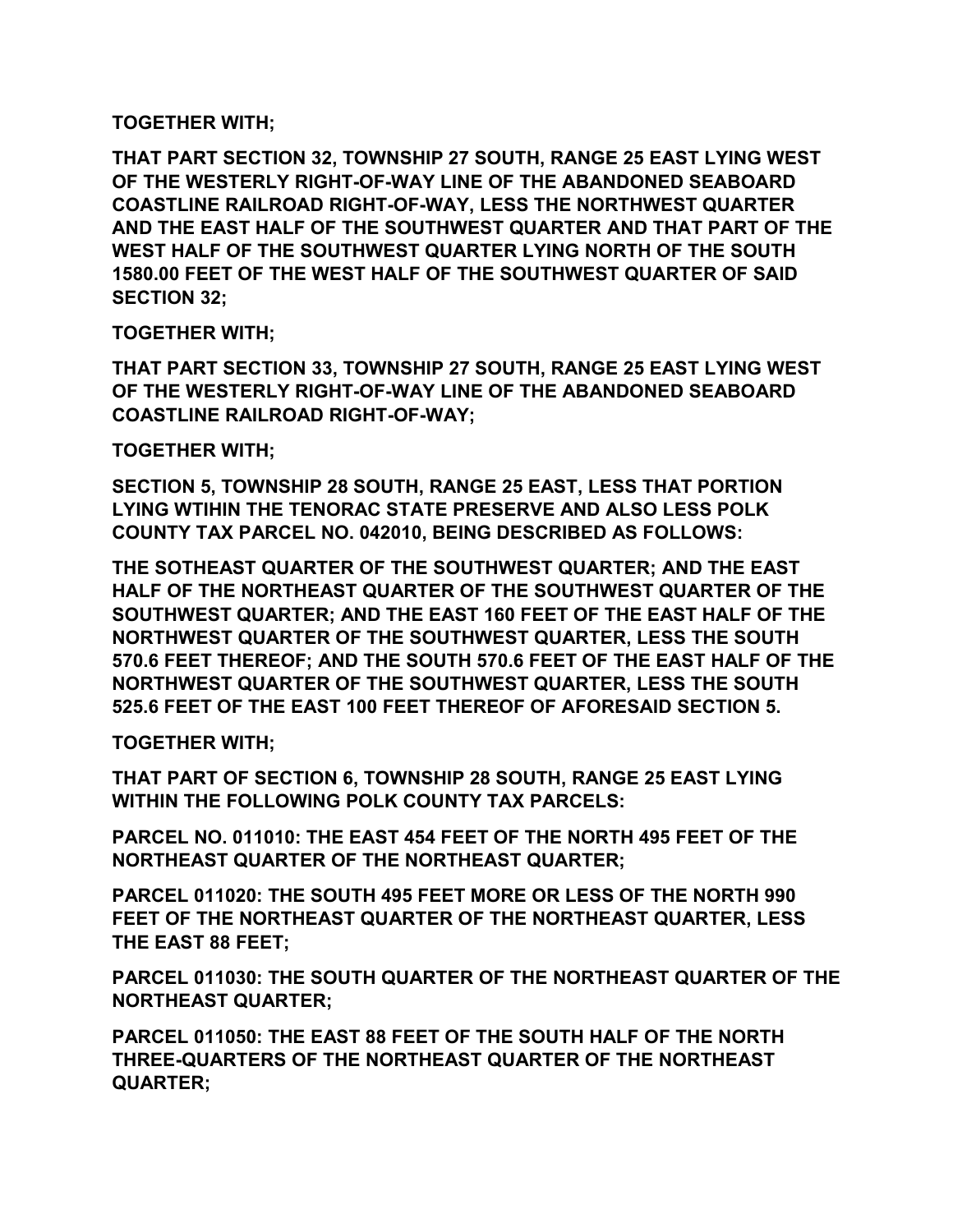**PARCEL 011060: THE SOUTH HALF OF THE NORTH 495 FEET OF THE NORTHEAST QUARTER OF THE NORTHEAST QUARTER, LESS THE EAST 454 FEET AND LESS THE NORTH 110 FEET OF THE WEST 396 FEET;** 

 **PARCEL 011070: THE NORTH 110 FEET OF THE WEST 396 FEET OF THE SOUTH HALF OF THE NORTH THREE-EIGHTHS OF THE NORTHEAST QUARTER OF THE NORTHEAST QUARTER;** 

 **PARCEL 011080: THE NORTH HALF OF THE NORTH 495 FEET OF THE NORTHEAST QUARTER OF THE NORTHEAST QUARTER, LESS THE EAST 454 FEET;** 

 **PARCEL 011090: THE NORTH HALF OF THE NORTH 495 FEET OF THE NORTHEAST QUARTER OF THE NORTHEAST QUARTER, LESS THE EAST 454 FEET;** 

 **PARCEL 012010: THE NORTH HALF OF THE SOUTHEAST QUARTER OF THE NORTHEAST QUARTER, LESS THE SOUTH 45 FEET OF THE WEST THREE- QUARTERS AND LESS THE NORTH 220 FEET OF THE WEST 792 FEET AND LESS THE NORTH 220 FEET OF THE EAST 396 FEET OF WEST 1188 FEET.**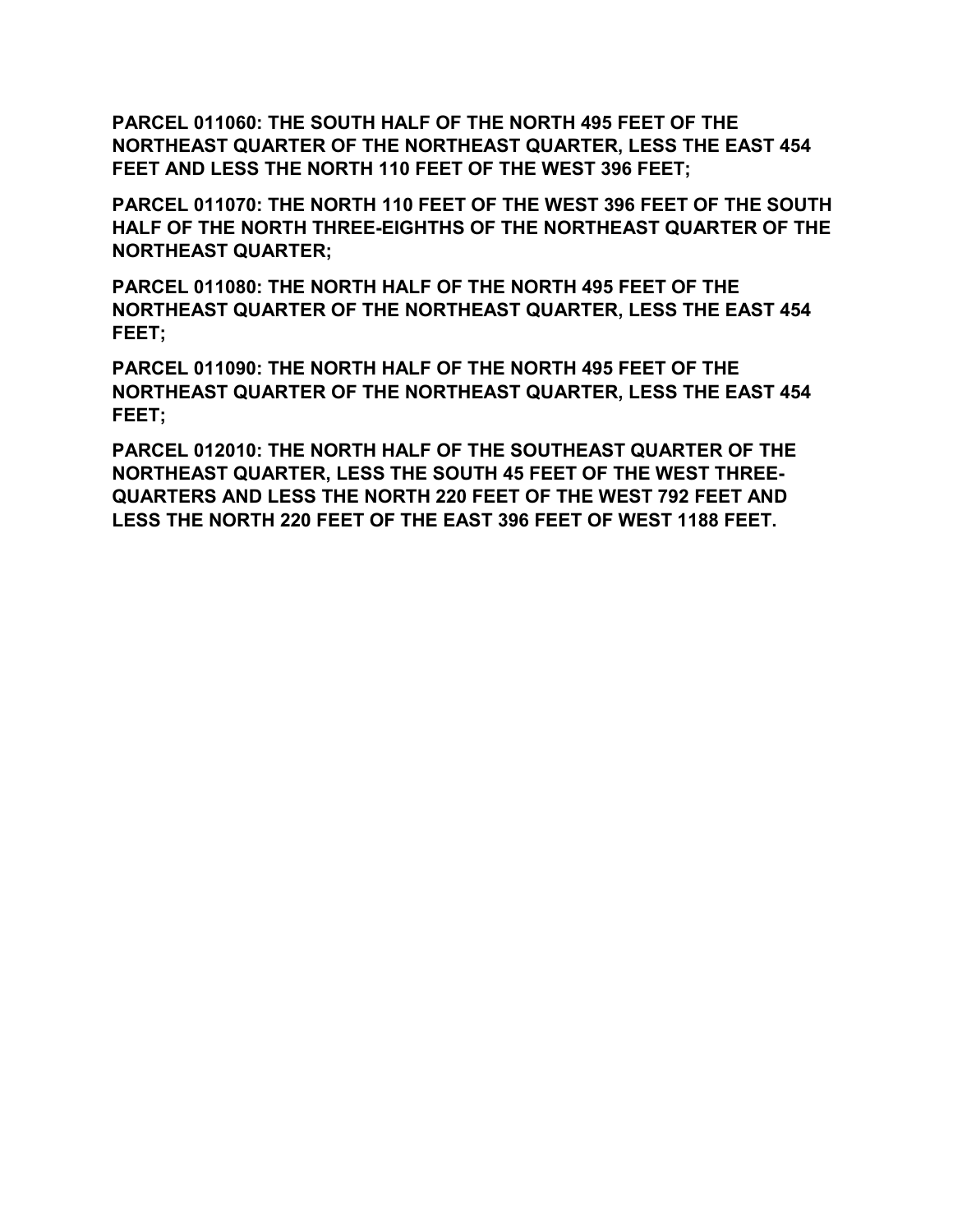**STATE OF FLORIDA ) ) COUNTY OF POLK )** 

 I Stacy M. Butterfield, County Clerk and Comptroller for Polk County, Florida, hereby certify that the foregoing is a true and correct copy of Ordinance No.19-014 adopted by the Board on March 19, 2019.

WITNESS my hand and official seal on this 19th day of March, 2019.

STACY M. BUTTERFIELD, CLERK

By: